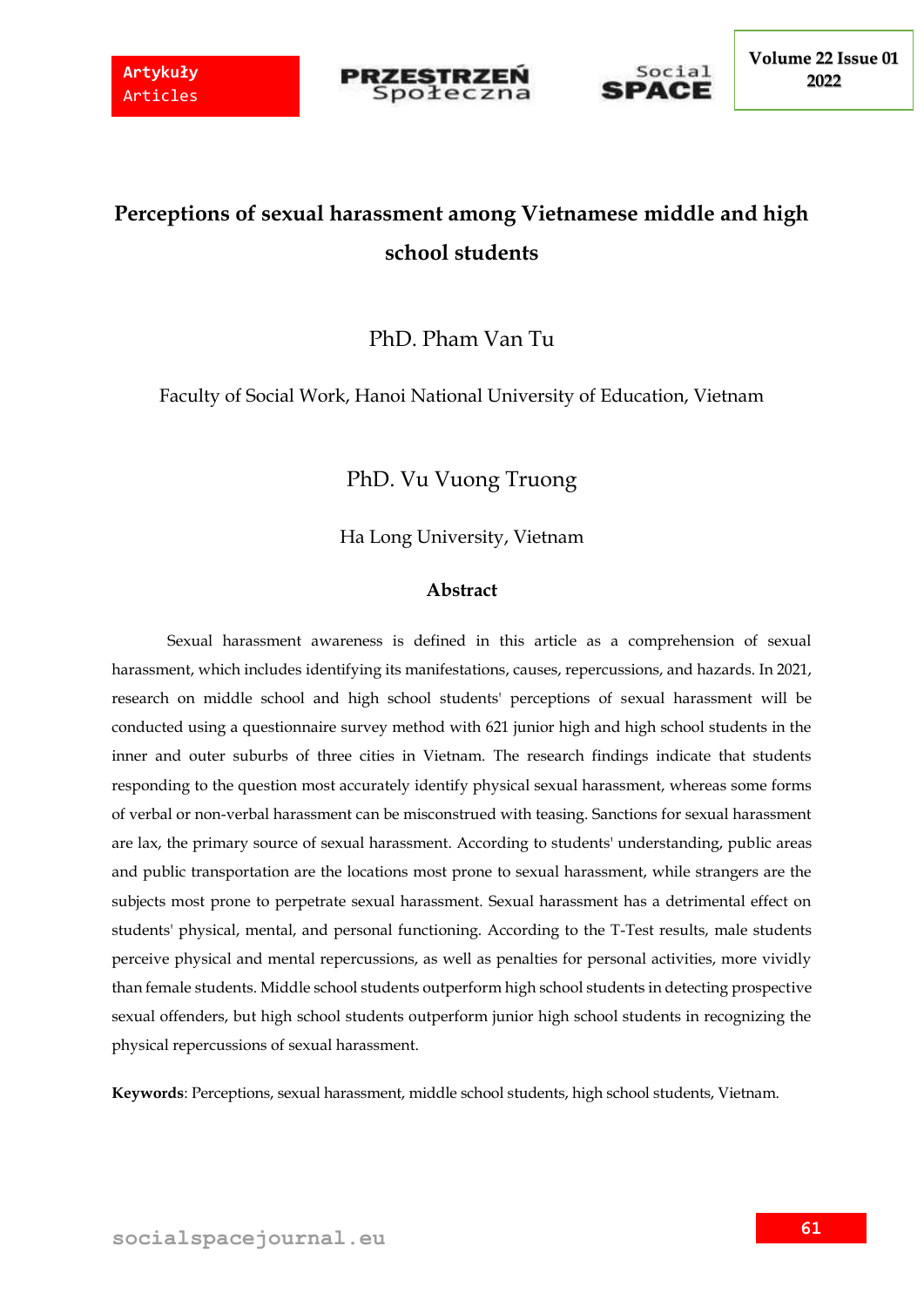#### **Introduction**

Jurists, psychologists, sociologists, epidemiologists, educators, and social workers have all contributed to a more comprehensive understanding of sexual harassment and its forms. Sexual harassment: Symptoms, Causes, Perpetrators, Prevention, and Intervention Sexual harassment has a detrimental effect on the victim's psychological well-being, career, and relationships. Sexual harassment can occur in any location, at any time, and is especially prevalent in public spaces. In Vietnam, 87% of women and girls have encountered at least one sort of public sexual harassment. Which female students are subjected to the most harassment? (60 percent ). 57% of women/girls believe that the most common settings for this behavior are public streets, buses, and bus terminals (Platzer, 2016).

According to a study conducted by Action Aid, International Plan groups in Vietnam, and the CGFED Center, up to 87 percent of women and children surveyed have ever encountered sexual harassment in a public setting (Harris, 1998).

Over the last few decades, research on sexual harassment has centered on the workplace (Fitzgerald et al., 1995). However, recent research have revealed that sexual harassment by classmates and peer groups at school is significantly more prevalent than workplace sexual harassment (Fineran & Gruber, 2008). According to one survey, up to 80% of high school students may have encountered at least one kind of sexual harassment during their time in school (L & Hyde, 2009).

Sexual harassment awareness is critical for prevention and response, and is one of the factors determining the prevalence of sexual harassment behaviors (Jahya, 2014). In actuality, however, the community's awareness of sexual harassment remains limited. Sexual harassment manifests itself verbally or nonverbally in a variety of ways. For example, delivering sexual jokes and making comments about the body are regarded acceptable workplace or school interactions. Comments about other people's physique are even regarded as amusing, and occasionally as compliments to one another (Ekore, 2012). Although 100% of the high school students who participated in the poll agreed that sexual harassment can take both implicit and explicit forms, only verbal/visual harassment acts. Children believe the images displayed to be sexual harassment (Terrance et al., 2004). Up to 80% of respondents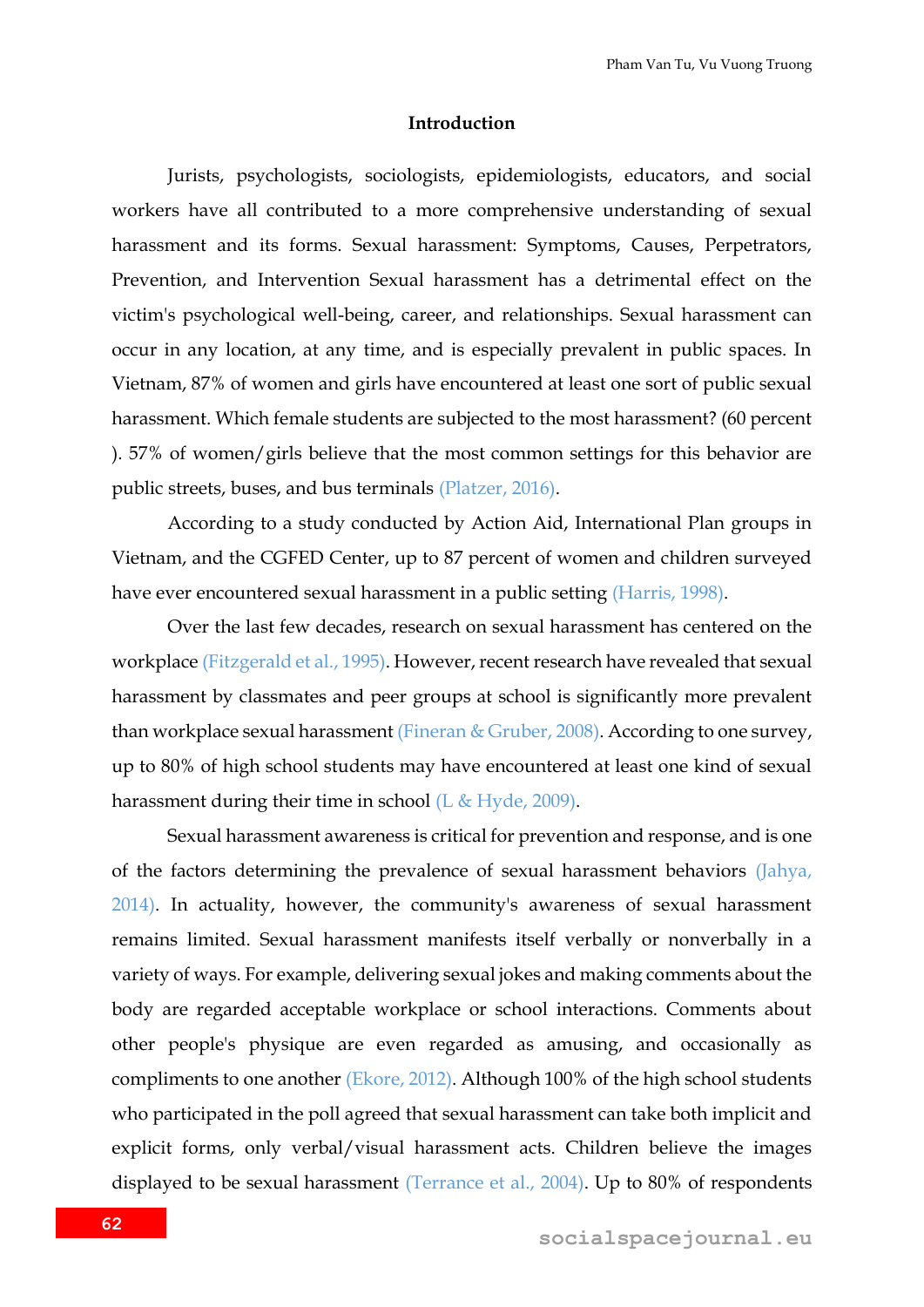were unsure of the types of sexual harassment that could be considered (Fitzgerald  $\&$ Shullman, 1993).

School sexual harassment becomes even more dangerous when many students are unaware that it is sexual harassment and hence fail to report it or take preventative measures. In terms of sexual harassment perceptions, Harned and Fitzgerald (2002) suggest that the majority of students view any sexual approach by teachers as unacceptable, including permitting teachers' students to approach for money, points, or to undertake activities in closed areas alone with professors. Harassment between professors and students through gestures, gaze, words, and actions is also not deemed suitable.

Browne (2006) also stated that a significant number of instances of sexual harassment go unreported. Along with reasons such as fear of being criticized for speaking out and fear of encountering negative situations while reporting, causes related to the perception of the person being sexually harassed are listed. Many victims of sexual harassment are unaware they are being harassed, and hence do not report it (Browne, 2006).

Numerous studies have demonstrated the implications of school sexual harassment, including increased rates of depression (Hatchel et al., 2018), anxiety (Nishina & Juvonen, 2005), and lower self-esteem (Nishina & Juvonen, 2005). Lindberg, (Grabe et al., 2007); academic achievement decline (Duffy et al., 2004); mental disturbances and behavioral or suicidal ideas (Bagley et al., 1997). In comparison to business sexual harassment, school sexual harassment is also more dangerous because it jeopardizes students' healthy personality development (Harned & Fitzgerald, 2002).

According to the findings of a previous study on students and students on street sexual harassment, the attackers were mostly strangers (Bowman, 1993). This is also pretty understandable, as strangers will not recognize them after they commit acts of harassment, victims will not have sufficient information about them to prosecute, and strangers will face no ethical dilemmas. The worry of society's bonds collapsing (such as family relationships, friends, relatives, ...)

The purpose of this article is to examine middle school and high school students' perceptions of sexual harassment across four domains: 1) identifying signs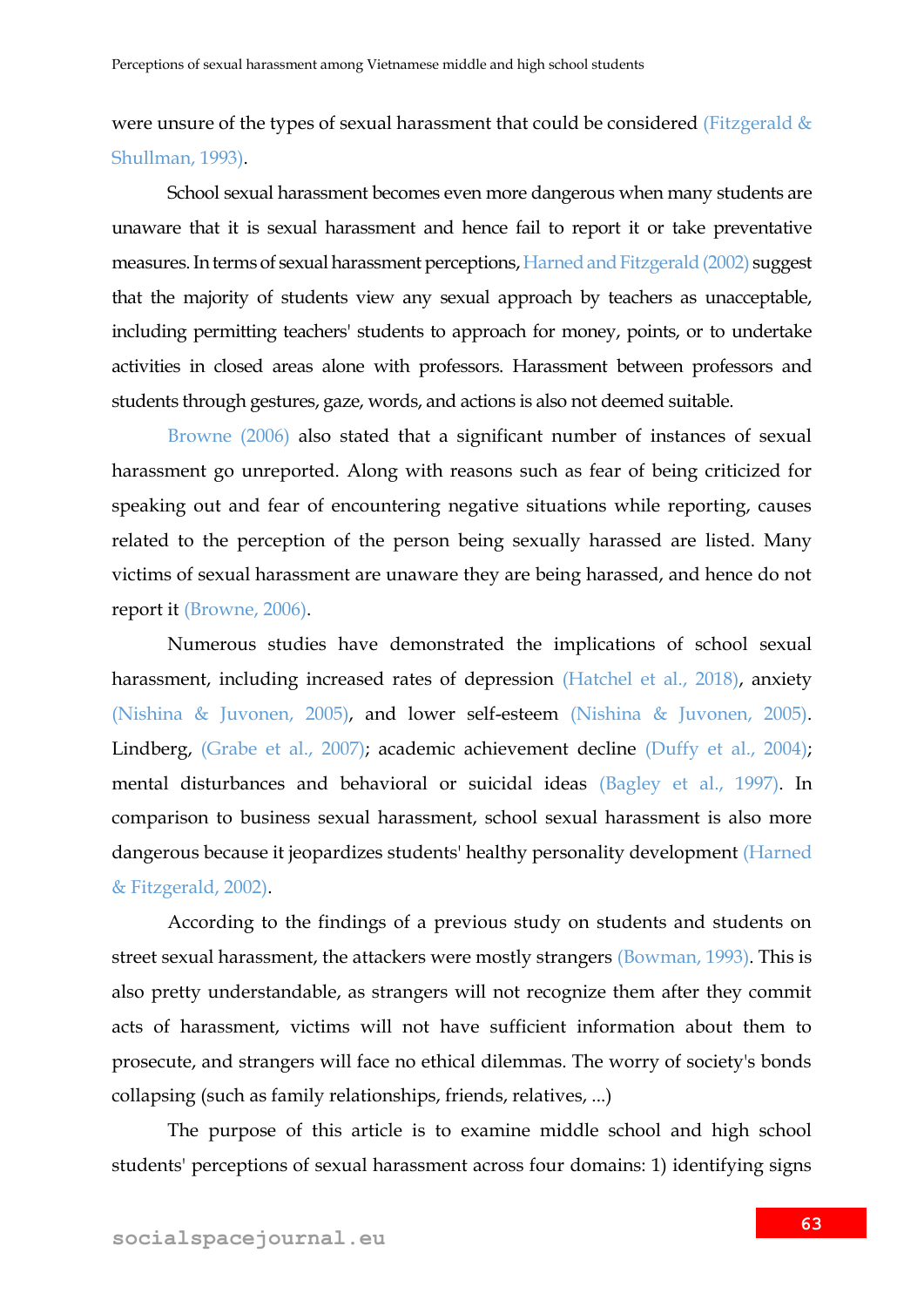of sexual harassment; 2) comprehending the causes of sexual harassment; 3) recognizing the consequences of sexual harassment; and 4) identifying sexual harassment risks.

#### **Research Methods**

#### **Study design**

This study used a quantitative design with a one-time cross-sectional survey method.

#### **Study participant**

The study participants were middle school and high school students who volunteered to participate.

#### **Study setting**

Three cities in Vietnam were selected as the study sites for the following reasons: 1) They are big cities; 2) Representing 3 regions of Vietnam (North, Central, and South); 3) Are hot spots for sexual harassment.

#### **Sample size and sampling**

621 middle school and high school boys and girls are living in 3 cities in Vietnam by 2021 and meet 3 criteria: 1) are students in middle and high schools information, (2) from 12 to under 18 years of age, (3) voluntarily participating in the study. The intentional sampling method was used.

#### **Measurements**

The main research tool is a self-answered questionnaire designed to understand the perceptions of middle and high school students on issues related to sexual harassment. Based on the results of U.S. sexual harassment studies. Merit Systems Protection Board (1981, 1988, 1995), (Timmerman & Bajema, 1998), Action Aid Foundation ; Labor Relations Committee – Ministry of Labour, Invalids and Social Affairs, Vietnam General Confederation of Labor, Vietnam Chamber of Industry and Commerce (2015) Chan (2020); UN Women and Ho Chi Minh City Department of Labour, Invalids and Social Affairs, the part of identifying signs of sexual harassment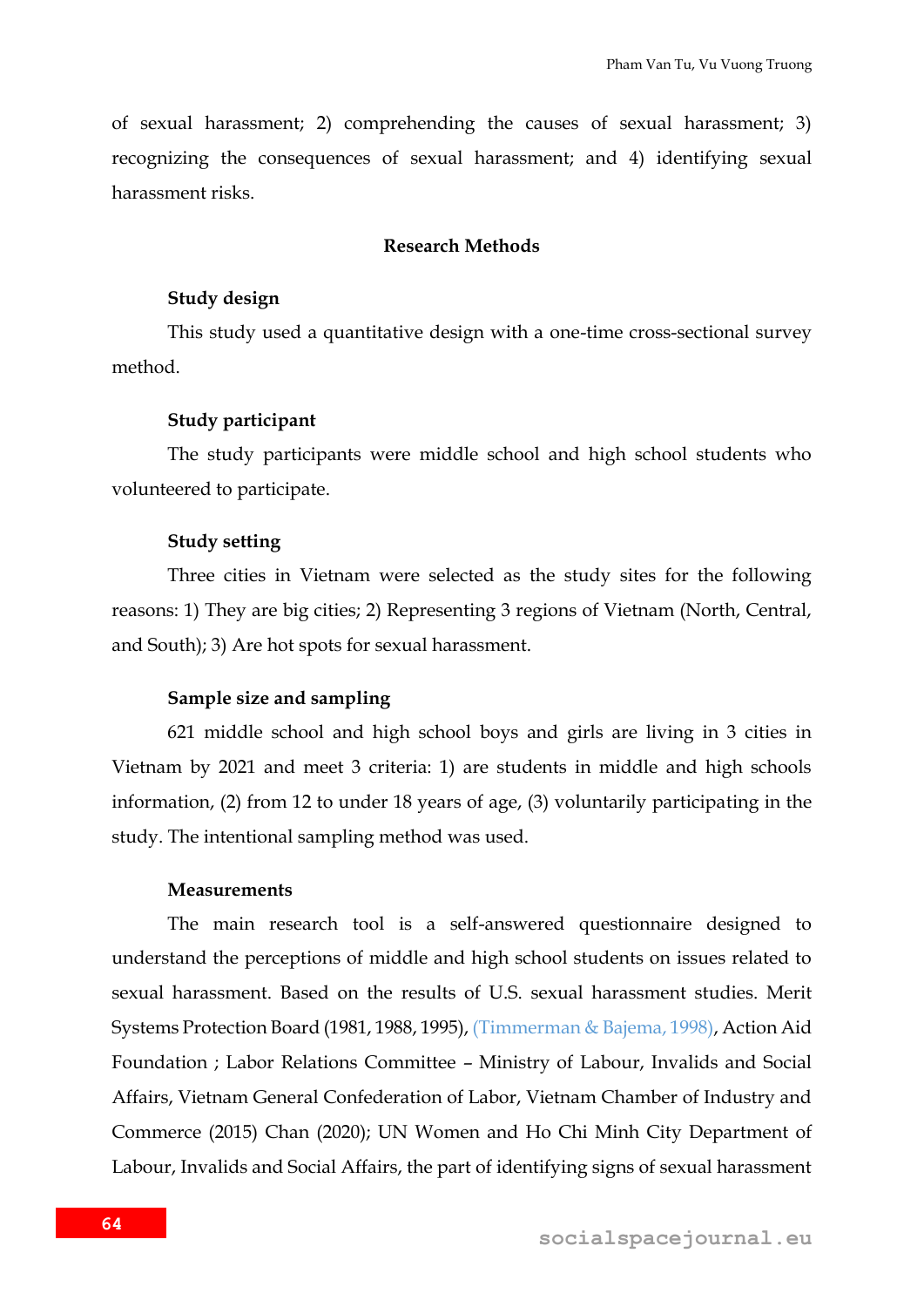was mentioned in a questionnaire consisting of 24 symptoms. In which, 10 expressions are in the form of verbal sexual harassment, 5 are in the form of physical sexual harassment and 9 are in the form of non-verbal sexual harassment.

The part that assesses students' understanding of the manifestations, causes, and objects of sexual harassment is self-assessed on 5 levels: 1. Not true, 2. A little true, 3. Normal, 4. Much true, 5. True. Students rated high-risk areas for sexual harassment on five levels: 1. Never, 2. Very rarely, 3. Rarely, 4. Occasionally, 5. Frequently. This study considered the consequences of sexual harassment for middle school and high school students on three dimensions: physical effects, mental effects, and impact on activities individually and assessed by students on 5 levels: 1. Very little, 2. Little, 3. Normal, 4. Much, 5. Very much.

#### **Data collection**

The investigators gathered survey data through individual interviews with middle and high school students. Before data collection, enumerators received training on the research objectives, interview techniques, and information to be collected. The investigator addressed students who volunteered to participate to screen for study eligibility at each study location. After screening, those eligible and willing to participate were informed about the study's objectives, content, participants' rights and interests, and potential risks associated with participation. Supervisors closely monitor the quality of data collected following and during each interview.

#### **Data analysis and statistical method**

Collected data is processed by the SPSS program in the Window environment, version 22.0.

The parameters and statistical operations used in this study are descriptive statistical analysis and inferential statistical analysis. Descriptive statistics used mean score, standard deviation, frequency, and percentage to describe the perceived status of sexual harassment among middle and high school students. The inferential statistical analysis mainly uses the technique of comparing the mean (compare means) with the Independent-Samples T-Test. In the T-Test, the mean values are considered to be statistically different, with a probability of  $P \le 0.05$ .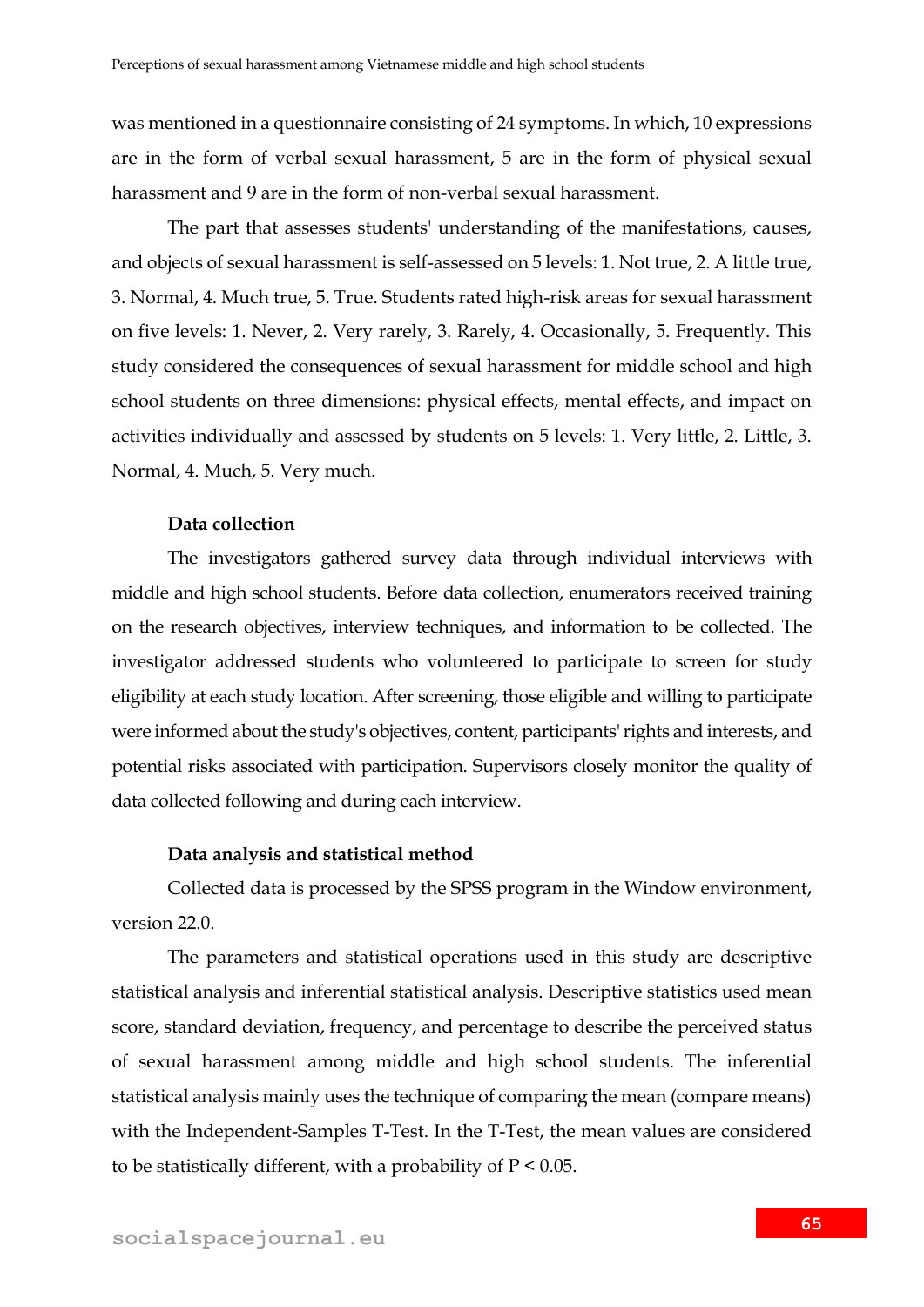#### **Ethical considerations**

The study is based on the informed consent principle, in which each middle school and high school student participating in an interview is fully informed about the research objectives, content, participants, and participants. Students are then asked for permission to collect and process data about them. Students invited to participate in an interview have the right to refuse to be interviewed, withdraw from the study, or refuse to answer one or more specific questions during the interview. The data collected from the study is strictly confidential. The first and last names of the interviewed students are not written on the questionnaire. The informed consent form, the list of students participating in the study, and their contact information are stored separately and securely, and there is a plan to destroy this information upon completion of the study.

#### **Results**

#### **General characteristics of the study sample**

There were 621 middle and high school students participating in the study. The characteristics of the survey participants are shown in Table 1. Specifically, nearly half of the students are male  $(49.4\%$ , n = 307), living in suburban areas  $(47.2\%$ , n =  $47.2\%$ ). 293) and high school students  $(48.5\% , n = 301)$ , more than half of the students are female  $(50.6\%$ , n = 314), living in the inner city  $(52.8\%$ , n = 328) and is a middle school student (51.5%, n = 320).

|              | Factor                  | Value      |
|--------------|-------------------------|------------|
| N(%)         |                         | 621(100,0) |
|              | Male, $n$ $%$           | 307(49.4)  |
| Gender       | Female, $n$ $(\%)$      | 314(50.6)  |
|              | Middle School, n (%)    | 320(51.5)  |
| School-level | High school, $n$ $(\%)$ | 301(48.5)  |
|              | Inner-city, $n$ $(\%)$  | 328(52.8)  |
| Living area  | Suburban, n (%)         | 293(47.2)  |

Table 1: General characteristics of the study caregivers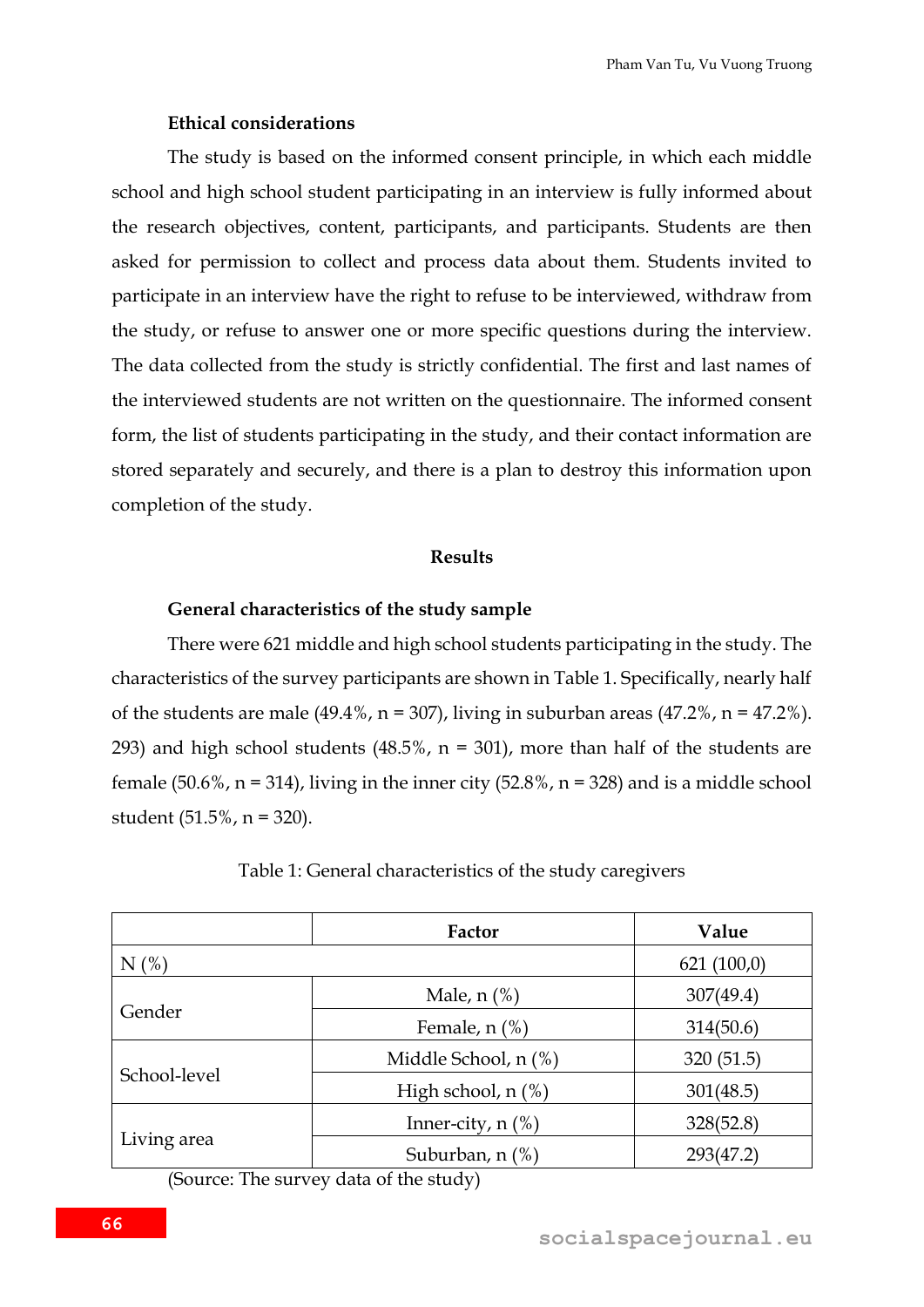#### **Main findings**

#### **1. Identify the signs of sexual harassment**

Chart 1 shows the level of recognition of middle and high school students about manifestations of sexual harassment. The results show that the physical signs of sexual harassment are best recognized by the students  $(M = 3.77)$ , followed by the non-verbal signs of sexual harassment ( $M = 3.57$ ), and third are nonverbal manifestations of sexual harassment (M = 3.48).





More than half of middle school and high school students participating in the study confirmed that manifestations of sexual harassment are physical, measurable, and easily observable. These are the expressions "Forcing to touch/touch another person's genitals" (61.2%); "Others exposed the genitals" (56.0%); "Required to view or submit nude images" (54.9%); "Having been shown or sent nude images by others" (53.1%); "Receiving sexually suggestive and sexual images/video clips via phone or computer" (53.1%); "Forced to view pornographic pictures/videos" (50.9%).

Verbal expressions or non-verbal gestures can be confused with the form of teasing or flirting. The expressions that few middle and high school students identify as sexual harassment are expressions such as "Glances, winks at each other" (14.8%), "Being whistled and teased" (18.8%), "Getting sexually offensive comments" (21.7%), "Listening to obscene jokes about sex" (25.4%).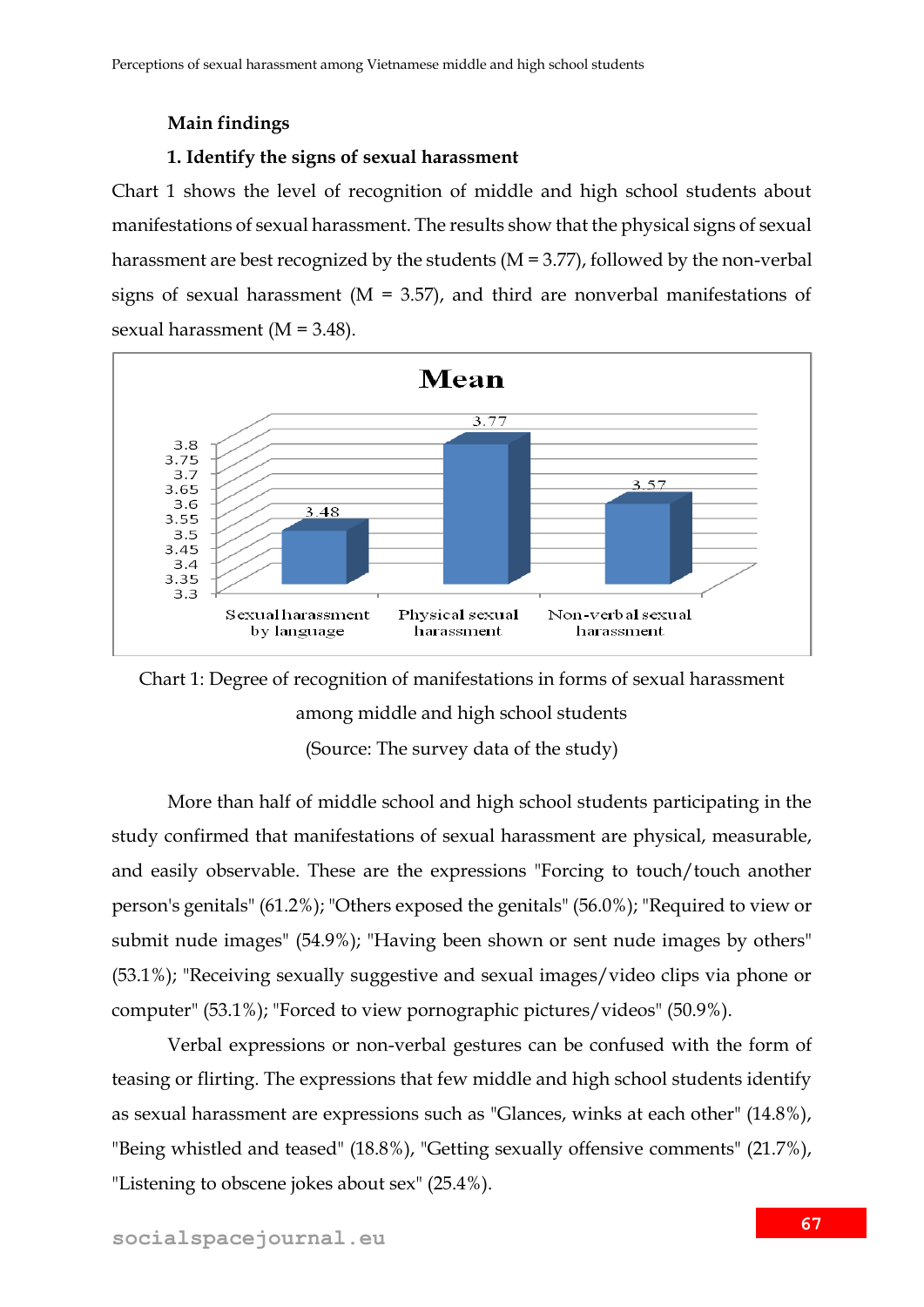# Table 2: Results of identifying signs of sexual harassment of middle and high school

students

|                      | Manifestations of forms of sexual<br>harassment                               |            | Incorrect   Right a little | Normal     | Much true It's correct |            |
|----------------------|-------------------------------------------------------------------------------|------------|----------------------------|------------|------------------------|------------|
|                      | 1. Being rudely commented<br>on about appearance or<br>body parts n(%)        | 145 (23.3) | 45(7.2)                    | 140 (22.5) | 127(20.5)              | 164 (26.4) |
|                      | 2. Offered/suggested sex n<br>$\binom{9}{0}$                                  | 109 (17.6) | 21(3.4)                    | 58 (9.3)   | 129 (20.8)             | 304 (49.0) |
|                      | 3. Being teased n (%)                                                         | 109 (17.6) | 27(4.3)                    | 103(16.6)  | 138 (22.2)             | 244 (39.3) |
| Language<br>sexual   | 4. Unwanted<br>meeting/dating<br>requests/requests n (%)                      | 114 (18.4) | 44 (7.1)                   | 205(33.0)  | 93 (15.0)              | 165(26.6)  |
|                      | 5. Asked questions about<br>sex n (%)                                         | 106(17.1)  | 36(5.8)                    | 120(19.3)  | 139 (22.4)             | 220 (35.4) |
| harassment           | 6. Comments about gender<br>n (%)                                             | 139 (22.4) | 79 (12.7)                  | 139(22.4)  | 129 (20.8)             | 135(21.7)  |
|                      | 7. Being told obscene sexual<br>jokes n (%)                                   | 108 (17.4) | 59 (9.5)                   | 155(25.0)  | 141 (22.7)             | 158 (25.4) |
|                      | 8. Being asked to view or<br>send nude images n(%)                            | 101(16.3)  | 22(3.5)                    | 63(10.1)   | 94 (15.1)              | 341 (54.9) |
|                      | 9. Rumors about having sex<br>n (%)                                           | 123 (19.8) | 19(3.1)                    | 93 (15.0)  | 100(16.1)              | 286 (46.1) |
|                      | 10. Being named and<br>named sexually related n<br>$(\%)$                     | 115 (18.5) | 41(6.6)                    | 94 (15.1)  | 140 (22.5)             | 231 (37.2) |
| Physical             | 1. Being touched<br>intentionally $n$ $%$                                     | 100(16.1)  | 35(5.6)                    | 99 (15.9)  | 102 (16.4)             | 285 (45.9) |
|                      | 2. Being touched $\overline{n}$ (%)                                           | 104(16.7)  | 30(4.8)                    | 89(14.3)   | 93(15.0)               | 305(49.1)  |
|                      | 3. Being hugged without<br>permission n(%)                                    | 101(16.3)  | 23(3.7)                    | 105(16.9)  | 85 (13.7)              | 307 (49.4) |
| harassment           | 4. Kissed without<br>permission n(%)                                          | 108 (17.4) | 31(5.0)                    | 88 (14.2)  | 91 (14.7)              | 303 (48.8) |
| sexual               | 5. Forced to touch/touch<br>another person's genitals n<br>$\frac{9}{6}$      | 107 (17.2) | 30(4.8)                    | 67(10.8)   | 37(6.0)                | 380 (61.2) |
|                      | <u>1. Glance n</u> (%)                                                        | 120 (19.3) | 51 $(8.2)$                 | 264 (42.5) | 94 (15.1)              | 92 (14.8)  |
|                      | 2. Being stared at a sensitive<br>part of the body n(%)                       | 114 (18.4) | 21(3.4)                    | 92 (14.8)  | 133 (21.4)             | 261 (42.0) |
|                      | 3. The genitals were<br>exposed by others n(%)                                | 108 (17.4) | 25(4.0)                    | 60(9.7)    | 80 (12.9)              | 348 (56.0) |
|                      | 4. Being whistled and<br>teased n(%)                                          | 137 (22.1) | 67(10.8)                   | 204 (32.9) | 96 (15.5)              | 117 (18.8) |
| Non-verbal           | 5. Personal photos were<br>taken/distributed without<br><u>conse</u> nt n (%) | 118 (19.0) | 49 (7.9)                   | 92 (14.8)  | 110 (17.7)             | 252 (40.6) |
| sexual<br>harassment | 6. Forced to view<br>pornographic<br>pictures/videos n(%)                     | 116 (18.7) | 34(5.5)                    | 60(9.7)    | 95(15.3)               | 316 (50.9) |
|                      | 7. Posting sexual comments<br>n (%)                                           | 119 (19.2) | 33(5.3)                    | 62(10.0)   | 100(16.1)              | 307 (49.4) |
|                      | 8. Being shown or sent nude<br>images by others $n$ (%)                       | 110 (17.7) | 29 (4.7)                   | 64 (10.3)  | 88 (14.2)              | 330 (53.1) |
|                      | 9. Receive sexually<br>suggestive images/video<br>clips via phone n (%)       | 107(17.2)  | 24 (3.9)                   | 73 (11.8)  | 87 (14.0)              | 330 (53.1) |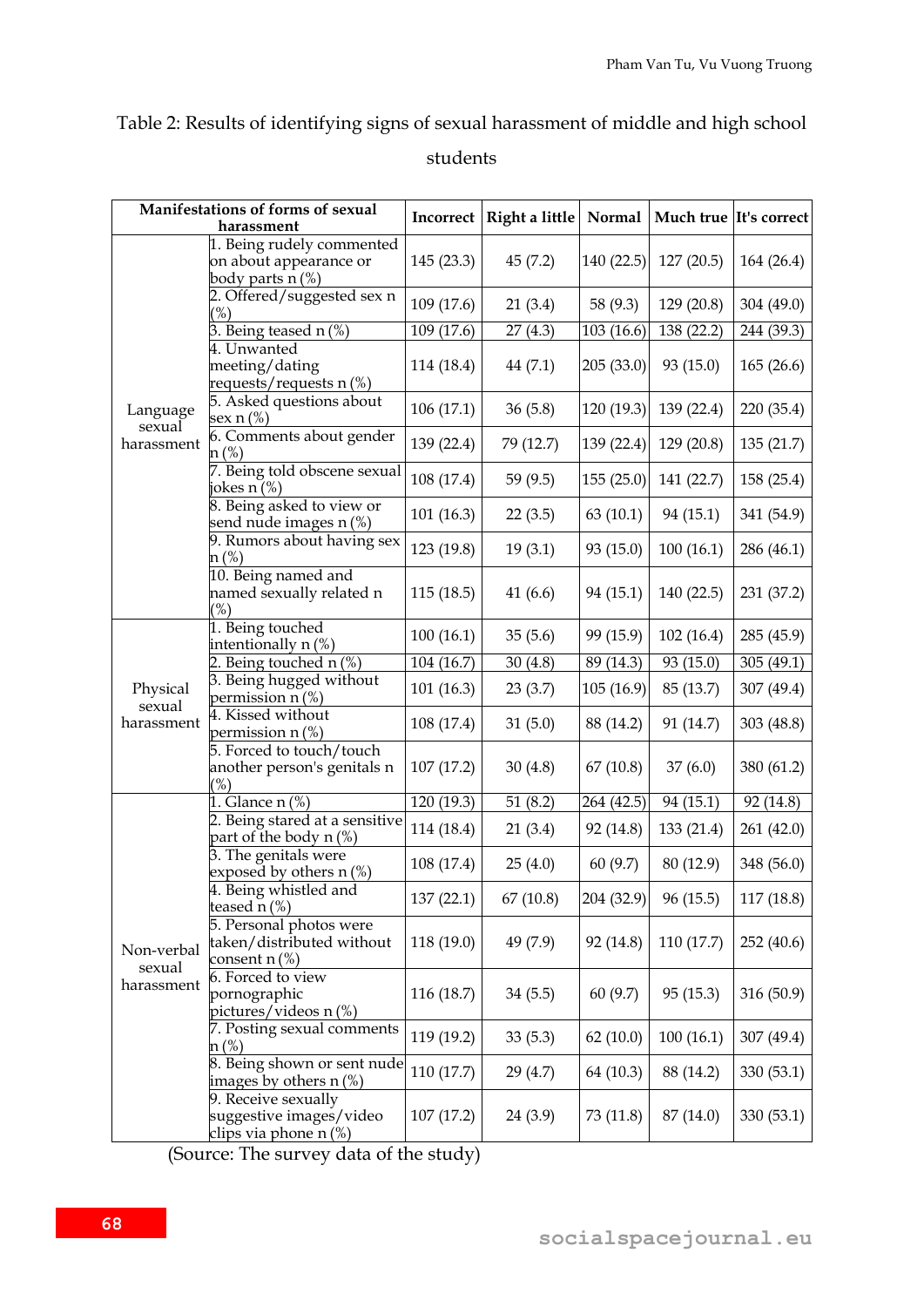Comparing the results of identifying the manifestations in forms of sexual harassment of middle school and high school students according to the slices such as gender, school level, and living area shows no difference. This identification result has a statistically significant difference (all p > 0.05). Understandably, gender, school level, and area of residence were not factors that made a difference in the results of identifying manifestations of sexual harassment among middle and high school students.

| Factor  |               | N   | Language sexual<br>harassment |           |       | Physical,<br>sexual |           |         | Non-verbal<br>sexual |           |       |
|---------|---------------|-----|-------------------------------|-----------|-------|---------------------|-----------|---------|----------------------|-----------|-------|
|         |               |     |                               |           |       | harassment          |           |         | harassment           |           |       |
|         |               |     | M                             | <b>SD</b> | p     | M                   | <b>SD</b> | p       | M                    | <b>SD</b> | p     |
|         | Male          | 307 | 3.40                          | 1.29      | 0.105 | 3.68                | 1.47      | 0.121   | 3.49                 | 1.33      | 0.128 |
| Gender  | Female        | 314 | 3.56                          | 1.16      |       | $3.85$   1.34       |           |         | 3.64                 | 1.23      |       |
| School- | Middle School | 320 | 3.55                          | 1.21      |       | 3.79                | 1.38      |         | 3.62                 | 1.24      | 0.237 |
| level   | High school   | 301 | 3.41                          | 1.25      | 0.169 | $3.74 \mid 1.44$    |           | 10.6561 | $3.50$   1.31        |           |       |
| Living  | Inner-city    | 328 | 3.56                          | 1.17      |       | 3.87                | 1.36      |         | 3.61                 | 1.23      |       |
| area    | Suburban      | 293 | 3.40                          | 1.29      | 0.111 | 3.65                | 1.45      | 0.053   | 3.52                 | 1.34      | 0.408 |

Table 3: Comparison of the results of identifying manifestations in forms of sexual harassment of middle and high school students in cross-sections

(Source: The survey data of the study)

#### **2. Understanding the causes of sexual harassment**

Middle school and high school students found that the group of causes that have the most impact on sexual harassment is the punishment for those who harass people who are not strict ( $M = 3.35$ ). followed by the community's tolerant attitude towards sexual harassment and inadequate knowledge about sexual harassment (with M = 3.30). The least influential cause leading to sexual harassment behavior is the concept of "Make flowers for people to pick, make girls for people to tease" in society ( $M = 2.42$ ).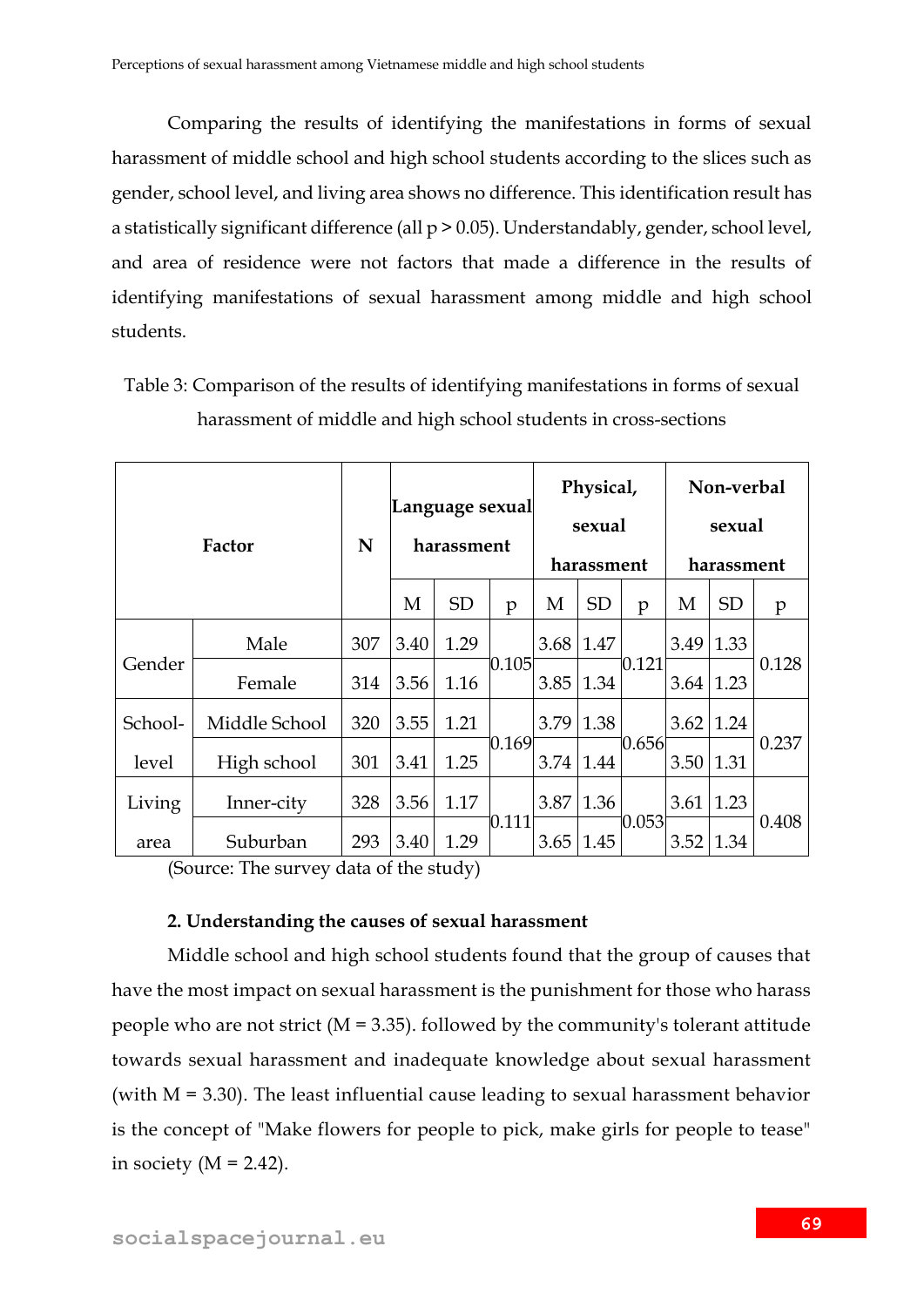Table 4: Results of knowledge of middle and high school students about the causes of sexual harassment

| Causes                                                             | M    | <b>SD</b> |
|--------------------------------------------------------------------|------|-----------|
| 1. The concept of "Make flowers for people to pick, make girls for | 2.42 | 1.50      |
| people to tease" in society                                        |      |           |
| 2. Sanctions to punish people who have harassed behavior are not   | 3.35 | 1.48      |
| serious                                                            |      |           |
| 3. Community's attitude towards sexual harassment                  | 3.30 | 1.38      |
| 4. Living and working/studying environment                         | 3.07 | 1.35      |
| 5. The concept of sexism                                           | 2.92 | 1.44      |
| 6. Women's attitudes towards sexual harassment                     | 3.12 | 1.36      |
| 7. Women and girls dress                                           | 3.19 | 1.45      |
| 8. Insufficient knowledge about sexual harassment                  | 3.30 | 1.46      |
|                                                                    |      |           |

(Source: The survey data of the study)

There is no statistically significant difference when comparing the knowledge results of middle and high school students about the causes of sexual harassment according to the criteria of gender, and grade level. and living area. This means that whether male or female, middle school or high school students living in suburban or inner-city areas, their understanding of the causes of their behavior Harassment of middle school and high school students is the same. Thus, gender, education level, and living area were not factors that made a difference in the results of understanding the causes of sexual harassment.

Table 5: Comparison of knowledge about the causes of sexual harassment among

|  | middle and high school students in cross-sections |
|--|---------------------------------------------------|
|  |                                                   |

|             | Factor        | N   | М    | <b>SD</b> | p     |  |
|-------------|---------------|-----|------|-----------|-------|--|
| Gender      | Male          | 307 | 3.04 | 1.10      | 0.312 |  |
|             | Female        | 314 | 3.13 | 0.99      |       |  |
| School-     | Middle School | 320 | 3.12 | 1.08      | 0.424 |  |
| level       | High school   | 301 | 3.05 | 1.01      |       |  |
| Living area | Inner-city    | 328 | 3.10 | 1.038     | 0.700 |  |
|             | Suburban      | 293 | 3.07 | 1.06      |       |  |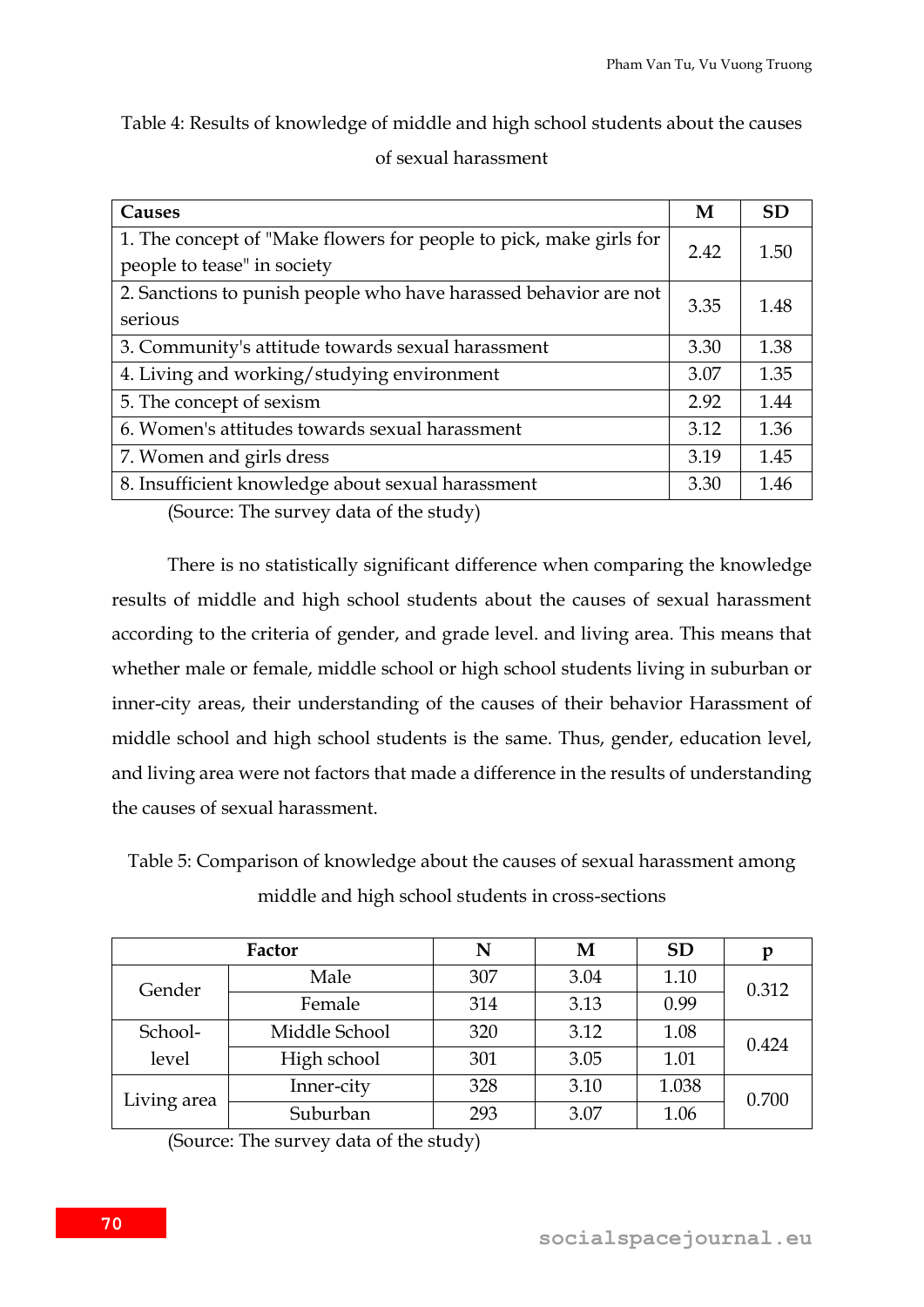#### **3. Recognizing the consequences of sexual harassment**

Chart 2 shows the awareness level of middle and high school students about the consequences of sexual harassment. The results showed that the students who participated in the survey found that, to a certain extent, sexual harassment had negative effects on their physical, mental, and personal functioning. Physical consequences were best perceived by students  $(M = 2.46)$ , followed by effects on personal performance ( $M = 2.27$ ), and, thirdly, mental consequences ( $M = 2.01$ ).





(Source: The survey data of the study)

Sexual harassment can have many consequences for the individual being harassed. Research results show that middle and high school students perceive the consequences of sexual harassment in many different aspects such as physical, mental, and personal activities. Research results show that, physically, middle and high school students find that, when experiencing sexual harassment, they feel the most nausea  $(M = 3.09)$ . To a lesser extent, the students felt distrustful, less trusting of others, and tormented themselves the most (M is 2.22, 2.13, and 2.10), respectively. In addition to the physical and emotional consequences, middle and high school students have found that sexual harassment prevents them – victims of sexual harassment – from participating in social activities. social group (M = 2.34), have difficulty in learning (M  $= 2.33$ ) and still have difficulty interacting with others (M  $= 2.12$ ).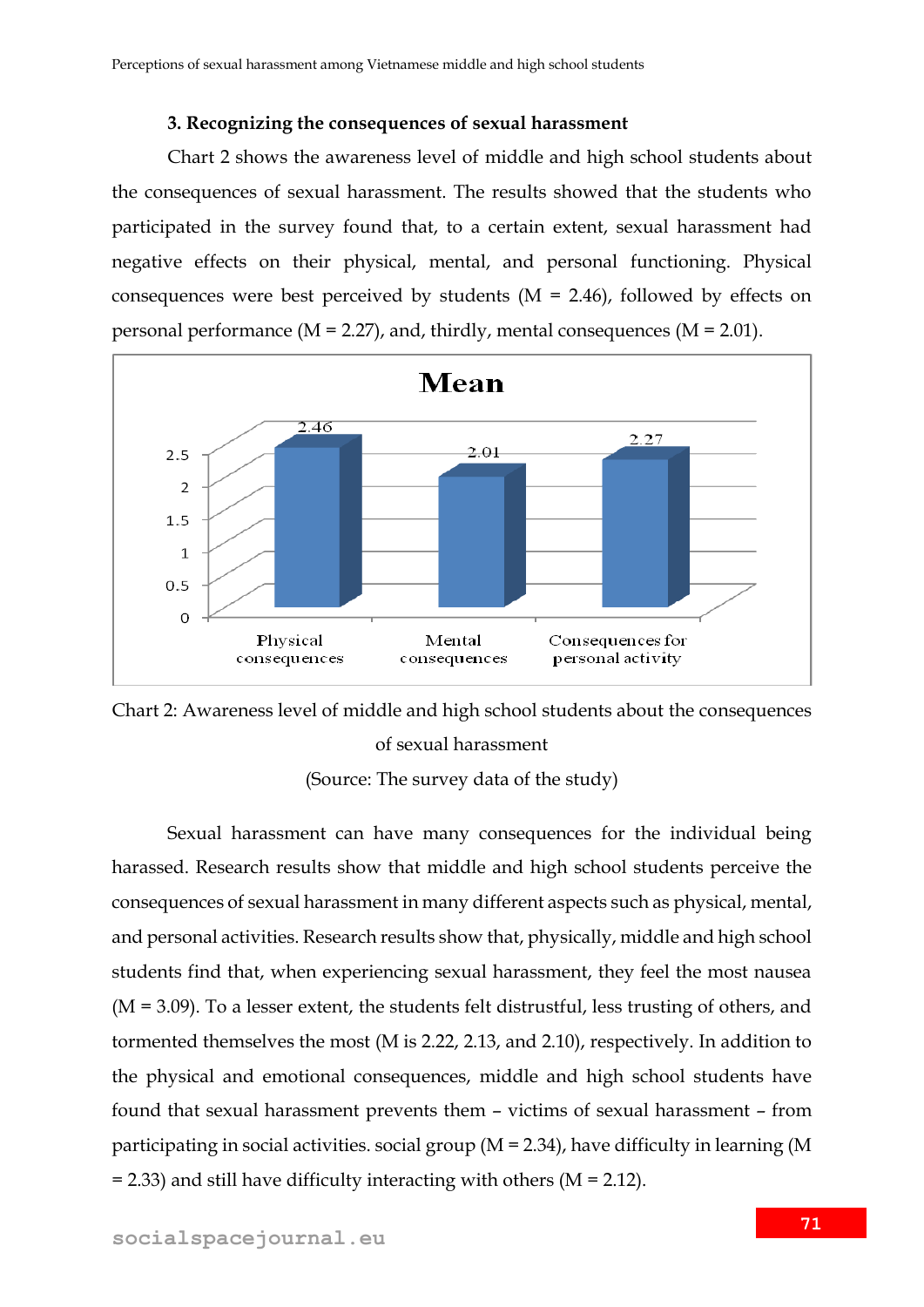| Consequences groups       | Symptoms of sexual harassment                             | M    | <b>SD</b> |
|---------------------------|-----------------------------------------------------------|------|-----------|
|                           | 1. Nausea                                                 | 3.09 | 1.37      |
|                           | 2. Not eating well                                        | 2.22 | 1.21      |
| Physically                | 3. Difficulty sleeping                                    | 1.99 | 1.17      |
|                           | 4. Headache                                               | 2.34 | 1.30      |
|                           | 5. Bruising people                                        | 2.66 | 1.39      |
|                           | 1. Losing faith in yourself                               | 2.22 | 1.33      |
|                           | 2. Torment yourself                                       | 2.10 | 1.24      |
| About the spirit          | 3. Worry                                                  | 1.85 | 1.14      |
|                           | 4 Fear                                                    | 1.78 | 1.11      |
|                           | 5. Boredom                                                | 1.97 | 1.14      |
|                           | 6. Poor trust in others                                   | 2.13 | 1.27      |
|                           | 1. Difficulty in contact with others                      | 2.12 | 1.20      |
| About personal activities | 2. Difficulty in learning.                                | 2.33 | 1.29      |
|                           | 3. Do not dare to participate in collective<br>activities | 2.34 | 1.35      |

Table 6: Results of identifying the consequences of sexual harassment among middle and high school students

(Source: The survey data of the study)

The results of comparing the mean scores of middle school and high school students regarding the consequences of sexual harassment with the T-Test shown in Table 7 show some of the following points:

There is a statistically significant difference in the results of recognizing the effects of sexual harassment by gender ( $p = 0.000$ ). In which, male students recognized the physical consequences (2.69 compared with 2.24), mental (2.32 compared with 1.69), and the consequences of their activities (2.55 compared with 1.99) all more clearly. female students.

High school students perceive the physical consequences of sexual harassment better than middle school students (2.57 vs. 2.56). There was no statistically significant difference when considering the perceived outcomes for mental consequences ( $p =$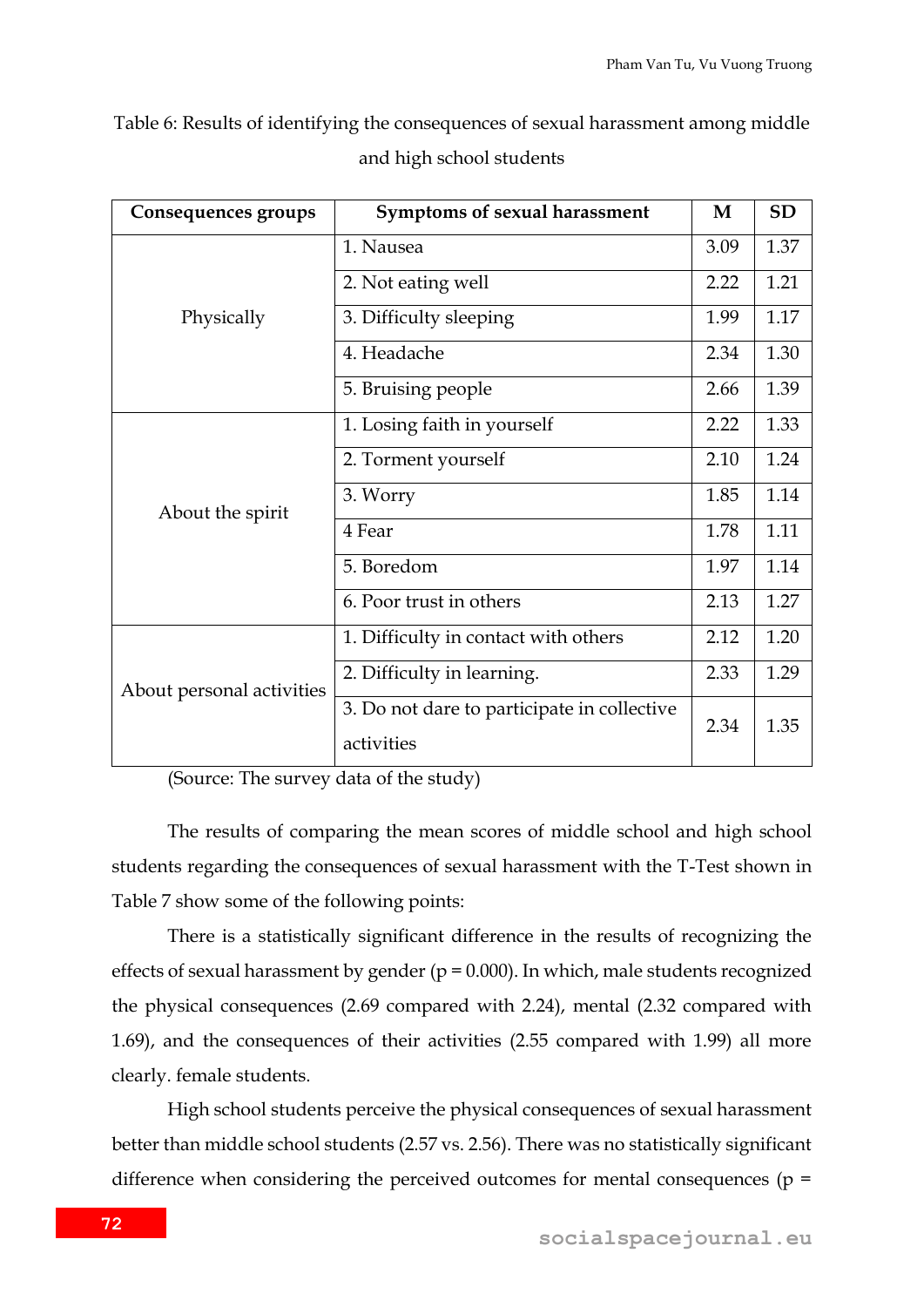$0.620 > 0.05$ ) and consequences for personal activities ( $p = 0.455 > 0.05$ ) of those with sexual harassment. Whether male or female, middle school and high school students are equally aware of the consequences of sexual harassment. Understandably, grade level is not the factor that makes a difference in the results of middle school and high school students' perceptions of mental and personal consequences of harassment caused by the sexual disorder.

Comparing the perceptions of middle and high school students about the physical, mental and personal consequences of sexual harassment in the neighborhood dimension, statistical data showed no statistically significant difference between these groups of students (with p of 0.986, 0.741, and 0.489, respectively). Thus, middle school and high school students living in urban or suburban areas are equally aware of the consequences of sexual harassment.

| Factor  |               | N   | Physical<br>consequences |           |       | Mental<br>consequences |           |       | Consequences<br>for personal<br>activity |           |       |
|---------|---------------|-----|--------------------------|-----------|-------|------------------------|-----------|-------|------------------------------------------|-----------|-------|
|         |               |     | М                        | <b>SD</b> | p     | М                      | <b>SD</b> | p     | М                                        | <b>SD</b> | p     |
| Gender  | Male          | 307 | 2.69                     | 1.12      | 0.000 | 2.32                   | 1.18      | 0.000 | 2.55                                     | 1.24      | 0.000 |
|         | Female        | 314 | 2.24                     | 0.88      |       | 1.69                   | 0.78      |       | 1.99                                     | 0.96      |       |
| School- | Middle School | 320 | 2.36                     | 1.03      | 0.013 | 1.99                   | 1.04      | 0.620 | 2.30                                     | 1.12      | 0.455 |
| level   | High school   | 301 | 2.57                     | 1.02      |       | 2.03                   | 1.06      |       | 2.23                                     | 1.16      |       |
| Living  | Inner-city    | 328 | 2.46                     | 0.98      | 0.986 | 1.99                   | 0.98      | 0.741 | 2.30                                     | 1.13      | 0.489 |
| area    | Suburban      | 293 | 2.46                     | 1.08      |       | 2.02                   | 1.12      |       | 2.23                                     | 1.16      |       |

Table 7: Comparison of the results of recognizing the consequences of sexual harassment of middle and high school students in cross-sections

(Source: The survey data of the study)

#### **4. Identify risks of sexual harassment**

Middle and high school students perceive public areas and public transport as high-risk areas for possible sexual harassment. Empty lanes and streets are the most common locations for sexual harassment ( $M = 3.73$ ), and the second is on buses ( $M =$ 3.40), followed by other public places such as bus stations. trains, train stations ( $M =$ 3.28), sidewalks on streets ( $M = 3.21$ ), cinemas, coffee shops ( $M = 3.18$ ), public restrooms  $(M = 3.16)$ .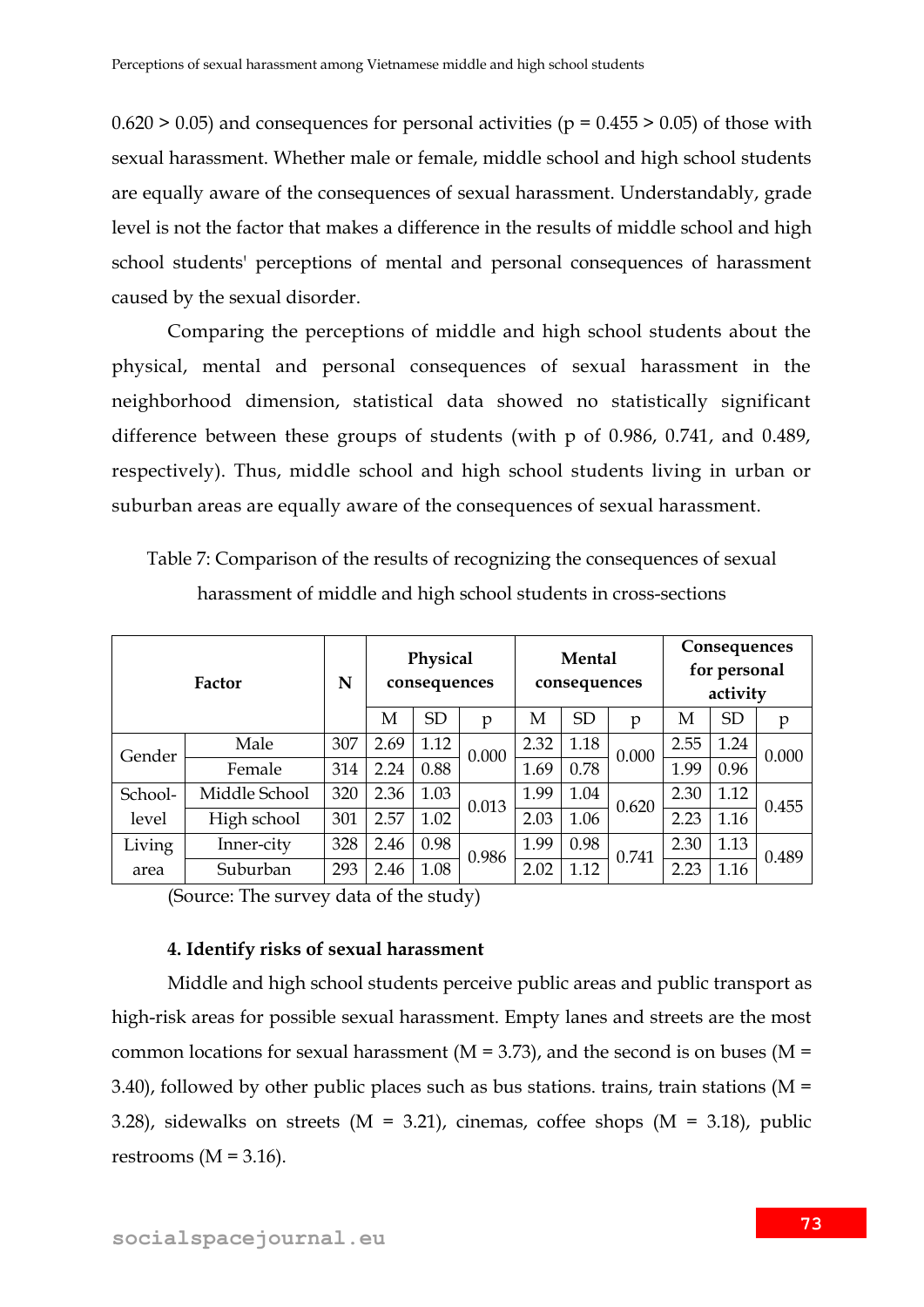According to middle and high school students, areas and locations within schools still seem to have the least risk of sexual harassment, which is all areas of the school, such as in classrooms, on school grounds, in the school library, in school toilets, in the school's parking lot, in other hidden corners of the school (M ranges from 1.96 to 2.91).

According to middle school and high school students, the subjects most at risk of causing sexual harassment are strangers (M = 4.12), followed by acquaintances (M  $= 3.33$ ) and people at risk. The third highest chance is friends (M  $= 3.23$ ).

Table 8: Results of identification of middle and high school students about the risks of sexual harassment

|                                                                                                                                      | Manifestations of the risk of sexual | M    | <b>SD</b> |
|--------------------------------------------------------------------------------------------------------------------------------------|--------------------------------------|------|-----------|
|                                                                                                                                      | harassment                           |      |           |
|                                                                                                                                      | 1. On the bus                        | 3.40 | 1.32      |
| The risks<br>Places at risk of sexual<br>harassment<br>Subjects at risk of causing sexual $\beta$ . Teachers in school<br>harassment | 2. In the park                       | 3.31 | 1.28      |
|                                                                                                                                      | 3. Market, supermarket, commercial   |      |           |
|                                                                                                                                      | center                               | 2.75 | 1.27      |
|                                                                                                                                      | 4. In the classroom                  | 2.56 | 1.32      |
|                                                                                                                                      | 5. Stairs/elevators                  | 2.74 | 1.29      |
|                                                                                                                                      | 6. Train station, train station      | 3.28 | 1.40      |
|                                                                                                                                      | 7. Public restrooms                  | 3.16 | 1.46      |
|                                                                                                                                      | 8. On the schoolyard                 | 1.96 | 1.14      |
|                                                                                                                                      | 9. In gymnasiums, lounges            | 2.46 | 1.30      |
|                                                                                                                                      | 10. In the school library            | 2.16 | 1.22      |
|                                                                                                                                      | 11. Toilets in schools               | 2.91 | 1.51      |
|                                                                                                                                      | 12. In the school parking lot        | 2.08 | 1.31      |
|                                                                                                                                      | 13. Sidewalks on the streets         | 3.21 | 1.47      |
|                                                                                                                                      | 14. In other hidden corners of the   | 2.54 | 1.42      |
|                                                                                                                                      | school                               |      |           |
|                                                                                                                                      | 15. The alleys and streets are empty | 3.73 | 1.43      |
|                                                                                                                                      | 16. Cinemas, coffee shops            | 3.18 | 1.47      |
|                                                                                                                                      | 1. Friends                           | 3.23 | 1.22      |
|                                                                                                                                      | 2. Relatives                         | 2.93 | 1.24      |
|                                                                                                                                      |                                      | 2.71 | 1.20      |
|                                                                                                                                      | 4. School staff                      | 2.68 | 1.19      |
|                                                                                                                                      | 5. Acquaintances                     | 3.33 | 1.18      |
|                                                                                                                                      | 6. Strangers                         | 4.12 | 1.18      |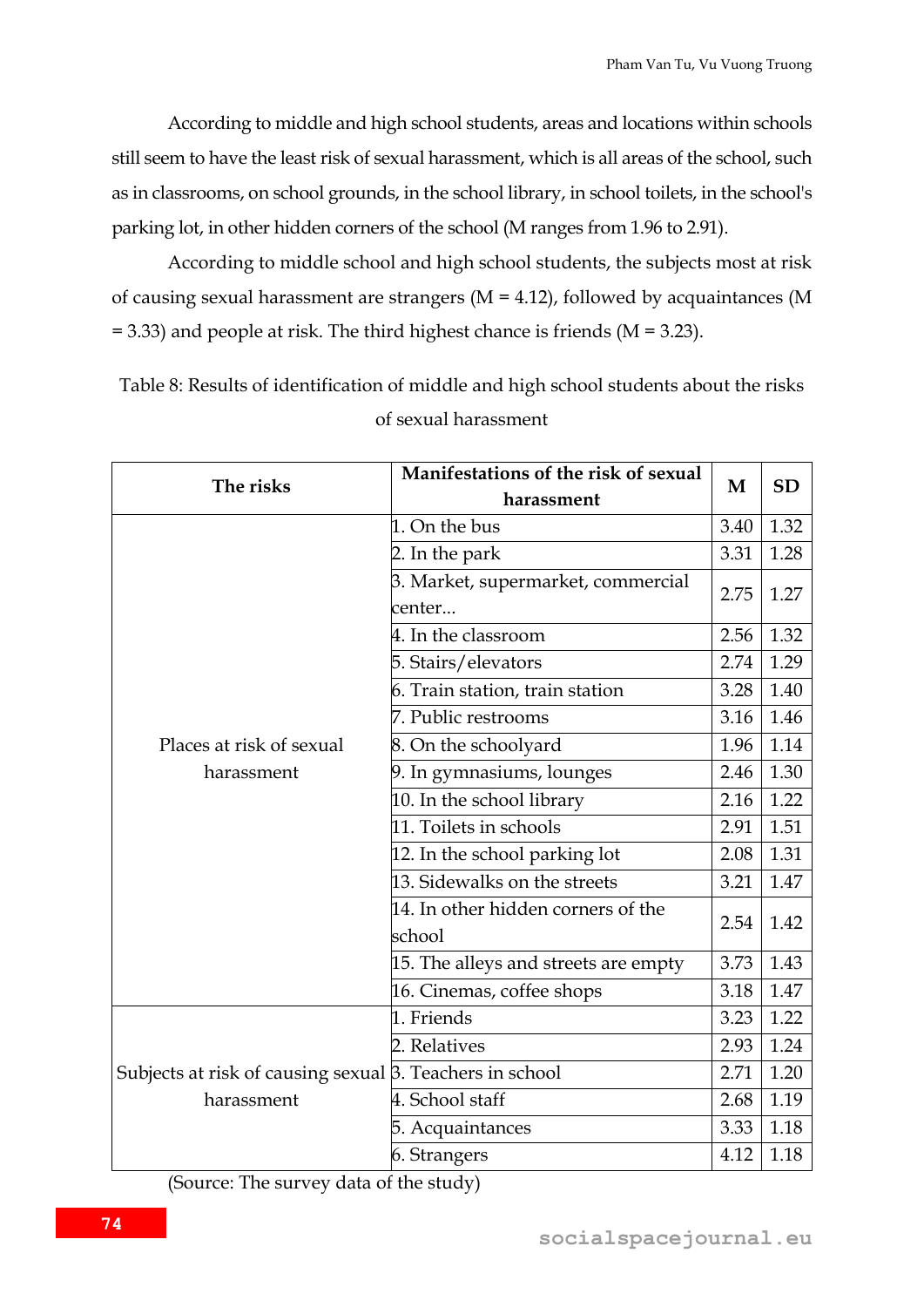Comparing the average scores of middle and high school students' awareness of the risks of sexual harassment with the T-Test shows that only the results of identifying at-risk subjects The probability of causing sexual harassment in the sublevel dimension is statistically significant. Middle school students are better at recognizing the risk of sexual harassment than high school students (3.27 vs 3.06,  $p =$ 0.003), while male students or female students are Living in urban or suburban areas have the same perception of subjects at risk of causing sexual harassment. Understandably, gender and education level are not factors that make a difference in the level of awareness of subjects at risk of sexual harassment.

There was no statistically significant difference in the results of identifying places at risk of sexual harassment by gender, school level, and living area ( $p > 0.05$ ). Thus, whether male or female, studying at a junior high or high school, living in the inner city or the suburbs, students still recognize places at risk of sexual harassment.

Table 9: Comparison of the results of identifying the risks of sexual harassment of middle and high school students in cross-sections

| Factor  |               | N   |      | Places at risk of<br>sexual harassment |       | Subjects at risk of<br>causing sexual<br>harassment |           |       |  |
|---------|---------------|-----|------|----------------------------------------|-------|-----------------------------------------------------|-----------|-------|--|
|         |               |     | M    | <b>SD</b>                              | p     | M                                                   | <b>SD</b> | p     |  |
| Gender  | Male          | 307 | 2.80 | 0.95                                   | 0.303 | 3.13                                                | 0.96      | 0.342 |  |
|         | Female        | 314 | 2.88 | 0.92                                   |       | 3.20                                                | 0.85      |       |  |
| School- | Middle School | 320 | 2.91 | 0.95                                   | 0.073 | 3.27                                                | 0.91      | 0.003 |  |
| level   | High school   | 301 | 2.77 | 0.92                                   |       | 3.06                                                | 0.89      |       |  |
| Living  | Inner-city    | 328 | 2.84 | 0.92                                   | 0.905 | 3.18                                                | 0.92      | 0.603 |  |
| area    | Suburban      | 293 | 2.85 | 0.95                                   |       | 3.15                                                | 0.89      |       |  |

(Source: The survey data of the study)

#### **Discussion**

#### **Main findings**

The results of a structured questionnaire indicate that middle and high school students have a general understanding of the manifestations of sexual harassment, but not a complete understanding. inconsistency or ambiguity in certain formulations.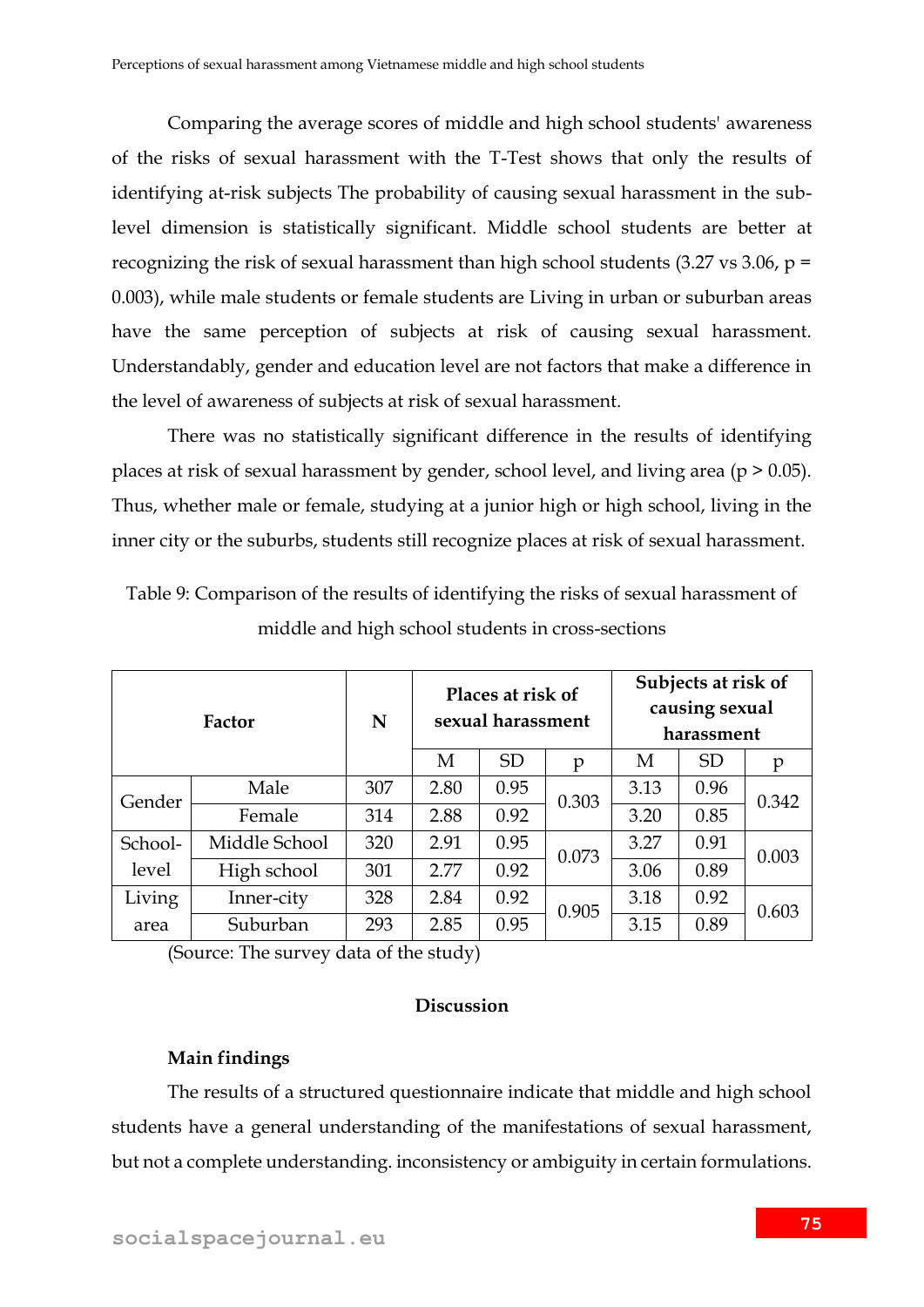Students are highly aware of the significant, physical, easily observed, and quantifiable indications of sexual harassment. Middle and high school students may mistake less serious behaviors expressed through words or nonverbal gestures for teasing or flirting. These findings are also consistent with those of Ei and Bowen (2002); Ekore (2012).

The students discovered that the primary causes of sexual harassment were a lack of harsh punishment for harassing others and the community's tolerance for sexual harassment. and an insufficient understanding of sexual harassment.

Middle and high school children are aware of the implications of sexual harassment in a variety of areas, including physical, mental, and personal activities. When confronted with sexual harassment, nausea is a physical outcome; loss of trust, diminished trust in others, and self-harm are psychological outcomes; and not daring to participate in social activities, having difficulty learning, and having difficulty interacting with others are personal outcomes of sexual harassment.

Middle and high school students are aware that public spaces (alleys, empty streets; railway stations, train stations; walkways on streets; movies, coffee shops) and public transportation (on buses) are high-risk sites for sexual harassment. Children perceive areas and locations within the school as the least likely to occur.

From the perspective of middle and high school kids, strangers are the most likely source of sexual harassment. This finding is consistent with the findings of Bowman (1993) on students regarding street sexual harassment, in which the perpetrators were similarly primarily identified as strangers.

The T-Test results indicated that gender, school level, and living location had no effect on identifying indications of sexual harassment or understanding the causes of sexual harassment. The causes of sexual harassment and the results of a survey of middle and high school students to identify places at risk of sexual harassment.

There is no statistically significant difference in the outcomes of identifying persons at risk of sexual harassment based on gender, mental consequences recognition, or sexual behaviors consequences. in terms of grade level, as a result of sexual harassment. There was also no statistically significant difference in the physical and mental consequences of sexual harassment and the ramifications for personal activities.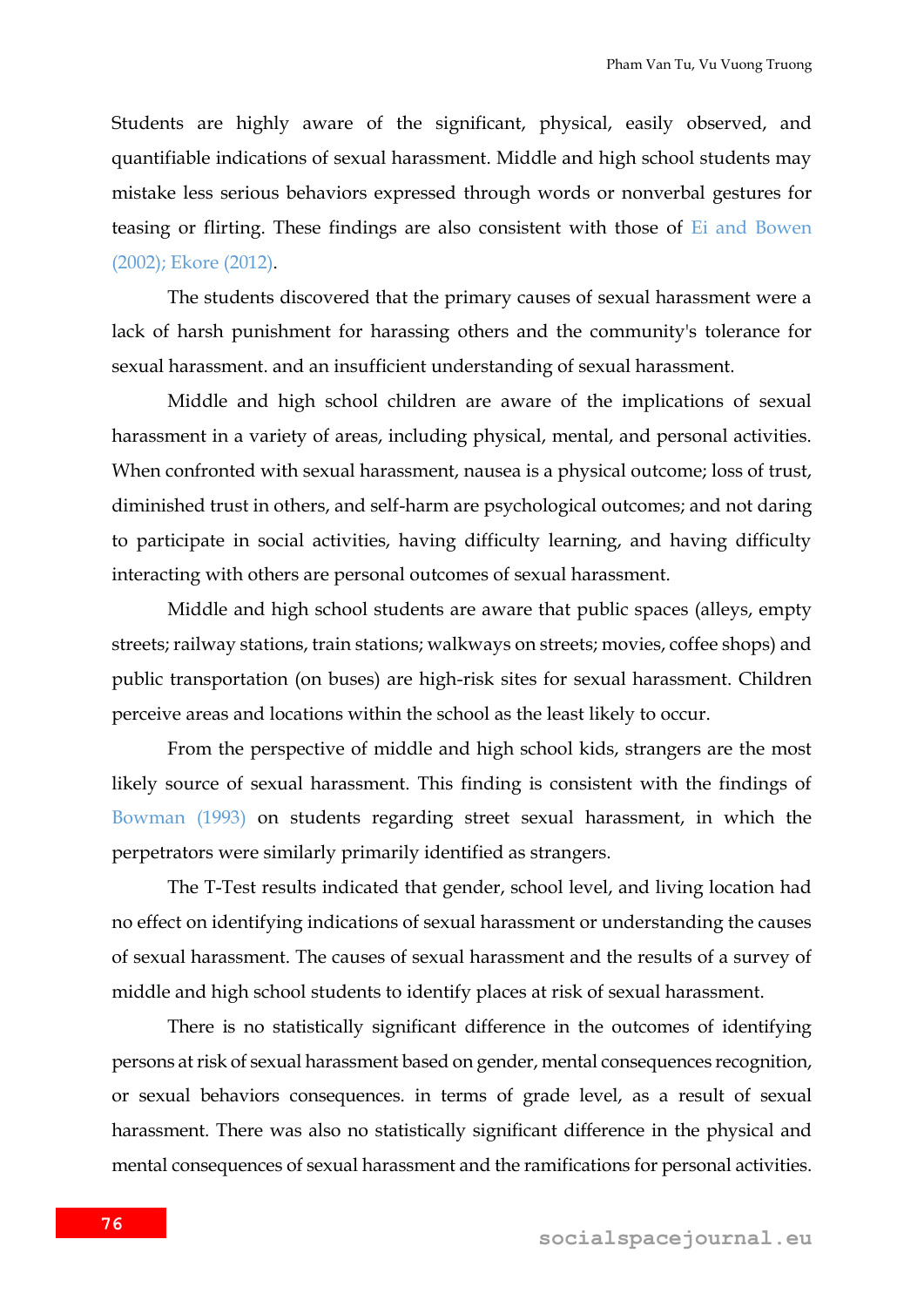Male students have a more precise perception of physical, mental, and personal consequences than female pupils. Middle school students outperform high school students in identifying possible targets of sexual harassment, but high school students outperform junior high school students in recognizing the physical repercussions of sexual harassment.

#### **Limitations of the study**

This is a study of middle and high school students' perceptions of sexual harassment in three provinces of Vietnam in 2021. Certain restrictions apply to this investigation. To begin, because this is a cross-sectional study, establishing a causeand-effect relationship is difficult. Second, because middle and high school students volunteer their information freely, recall bias may emerge during the interview procedure. Additional research should be conducted to address these constraints. Additionally, because this is a study conducted in three provinces, the findings may not be generalizable to all Vietnamese middle and high school students...

#### **Conclusions**

While middle school and high school students have a general understanding of the manifestations of sexual harassment, there is still some uncertainty about some forms. Students demonstrated the greatest ability to recognize apparent, quantifiable, and observable evidence of physical sexual harassment and verbal or nonverbal expressions of sexual harassment. can be confused with the act of flirting or teasing.

From the perspective of middle and high school students, the most significant reasons of sexual harassment are the punishment for those who are not strict with the harasser, the community's liberal attitude toward sexual harassment, and insufficient understanding about sexual harassment.

Students in middle and high school report that sexual harassment has damaged their physical, mental, and psychological functioning to varying degrees. Students are most aware of physical implications, followed by affects on personal functioning and, last, mental consequences. According to middle and high school kids' awareness, strangers are the subjects most likely to cause sexual harassment.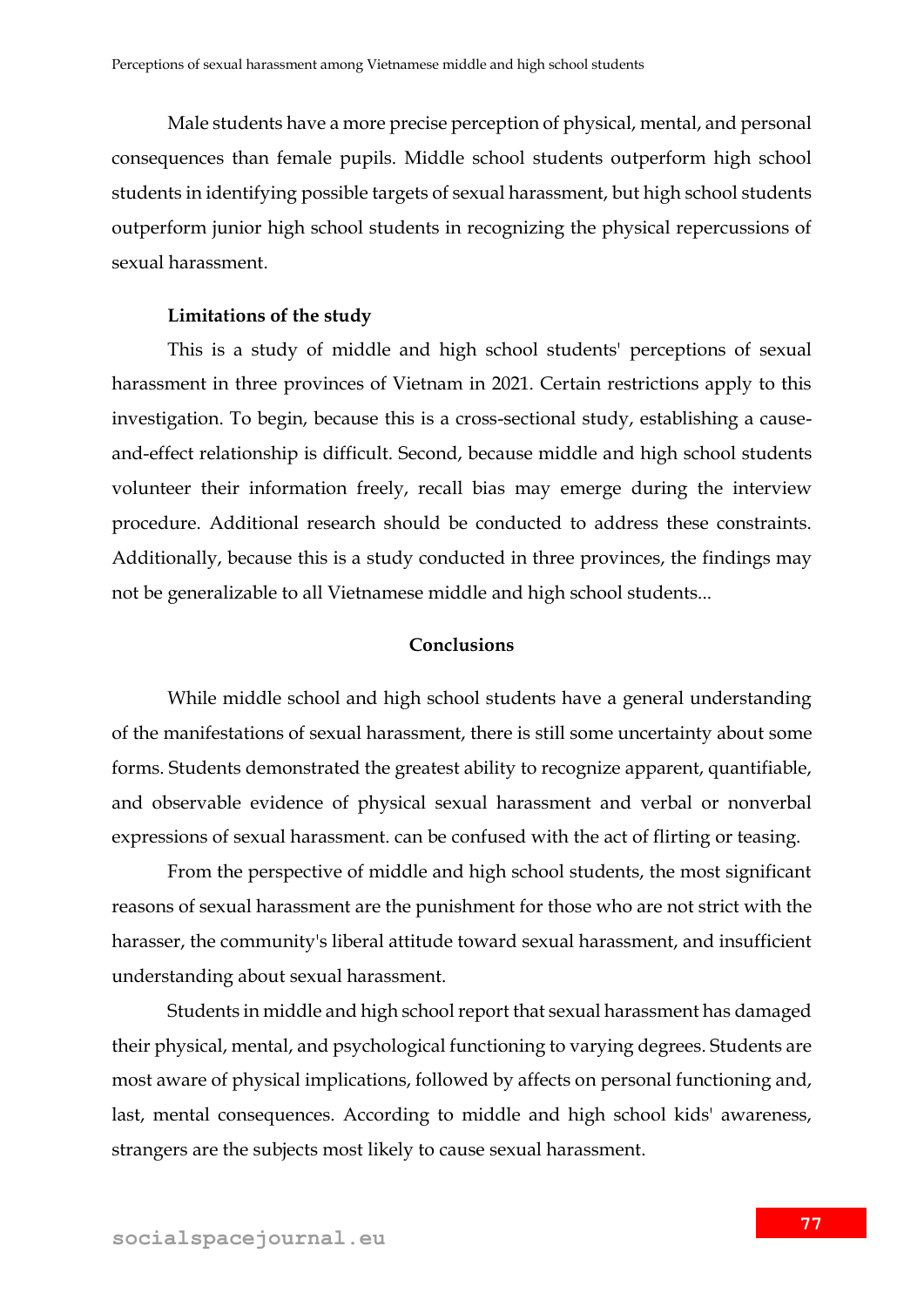Middle and high school kids see public spaces and transit as high-risk venues for potential sexual harassment, while regions and locations within schools are perceived as low-risk.

Male students perceive physical and mental repercussions, as well as penalties for personal activities, more vividly than female students, according to the T-Test results. Middle school students outperform high school students in detecting prospective sexual offenders, but high school students outperform junior high school students in recognizing the physical repercussions of sexual harassment.

#### **Acknowledgments**

The authors would like to express their most sincere gratitude to the Board of Directors, teachers, and students of junior high and high schools in 3 provinces/cities in Vietnam selected as locations. The research desk has enthusiastically guided, contributed ideas, and helped to complete this study.

#### **Declaration of conflicting interests**

The authors declare no conflict of interest.

#### **Funding**

This research is funded by Vietnam National Foundation for Science and Technology Development (NAFOSTED) under grant number 501.02-2019.02

#### **References**

- Bagley, C., Bolitho, F., & Bertrand, L. (1997). Sexual assault in school, mental health and suicidal behaviors in adolescent women in Canada. *Adolescence, 32*(126), 361-367.
- Bowman, C. G. (1993). Street harassment and the informal ghettoization of women. *Harvard Law Review*, 517-580.<https://doi.org/10.2307/1341656>
- Browne, K. R. (2006). Sex, power, and dominance: The evolutionary psychology of sexual harassment. *Managerial and Decision Economics, 27*(2‐3), 145-158. <https://doi.org/10.1002/mde.1289>
- Chan, A. (2020). Vietnam's and China's diverging industrial relations systems: Cases of path dependency. *Journal of Contemporary Asia, 50*(3), 321-340.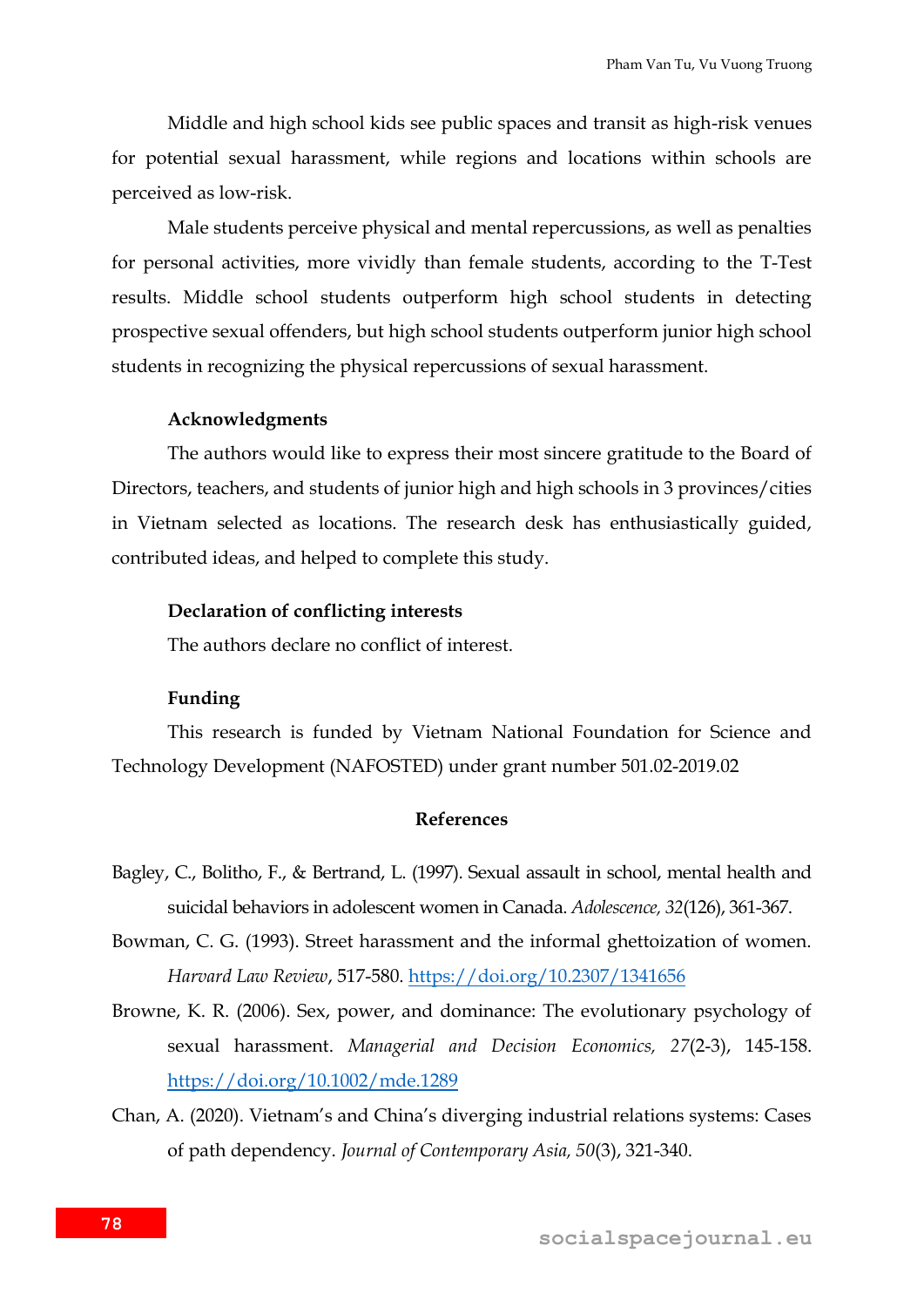- Duffy, J., Wareham, S., & Walsh, M. (2004). Psychological consequences for high school students of having been sexually harassed. *Sex Roles, 50*(11), 811-821. <https://doi.org/10.1023/B:SERS.0000029099.38912.28>
- Ei, S., & Bowen, A. (2002). College students' perceptions of student-instructor relationships. *Ethics & Behavior, 12*(2), 177-190[. https://doi.org/10.1207/S15327019EB1202\\_5](https://doi.org/10.1207/S15327019EB1202_5)
- Ekore, J. O. (2012). Gender differences in perception of sexual harassment among university students. *Gender and Behaviour, 10*(1), 4358-4369.
- Fineran, S., & Gruber, J. (2008). Mental health outcomes of sexual harassment. In M. A. Paludi (Ed.) The psychology of women at work: Challenges and solutions for our female workforce (pp. 89-107). Westport, CT: Praeger Publishers.
- Fitzgerald, L. F., & Shullman, S. L. (1993). Sexual harassment: A research analysis and agenda for the 1990s. *Journal of Vocational Behavior, 42*(1), 5-27. <https://doi.org/10.1006/jvbe.1993.1002>
- Fitzgerald, L. F., Swan, S., & Fischer, K. (1995). Why didn't she just report him? The psychological and legal implications of women's responses to sexual harassment. *Journal of Social issues, 51*(1), 117-138. [https://doi.org/10.1111/j.1540-](https://doi.org/10.1111/j.1540-4560.1995.tb01312.x) [4560.1995.tb01312.x](https://doi.org/10.1111/j.1540-4560.1995.tb01312.x)
- Grabe, S., Hyde, J. S., & Lindberg, S. M. (2007). Body objectification and depression in adolescents: The role of gender, shame, and rumination. *Psychology of Women Quarterly, 31*(2), 164-175.<https://doi.org/10.1111/j.1471-6402.2007.00350.x>
- Harned, M. S., & Fitzgerald, L. F. (2002). Understanding a link between sexual harassment and eating disorder symptoms: A mediational analysis. *Journal of Consulting and Clinical psychology, 70*(5), 1170.<https://doi.org/10.1037/0022-006X.70.5.1170>
- Harris, J. D. (1998). Incorporating men into Vietnamese gender studies. *Vietnam Social Sciences, 67*, 52-65.
- Hatchel, T., Espelage, D. L., & Huang, Y. (2018). Sexual harassment victimization, school belonging, and depressive symptoms among LGBTQ adolescents: Temporal insights. *American Journal of Orthopsychiatry, 88*(4), 422. <https://doi.org/10.1037/ort0000279>
- Jahya, A. (2014). Understanding sexual harassment: Predictors and consequences. *Journal of Human Resources Management and Labor Studies, 2*(2), 25-33.